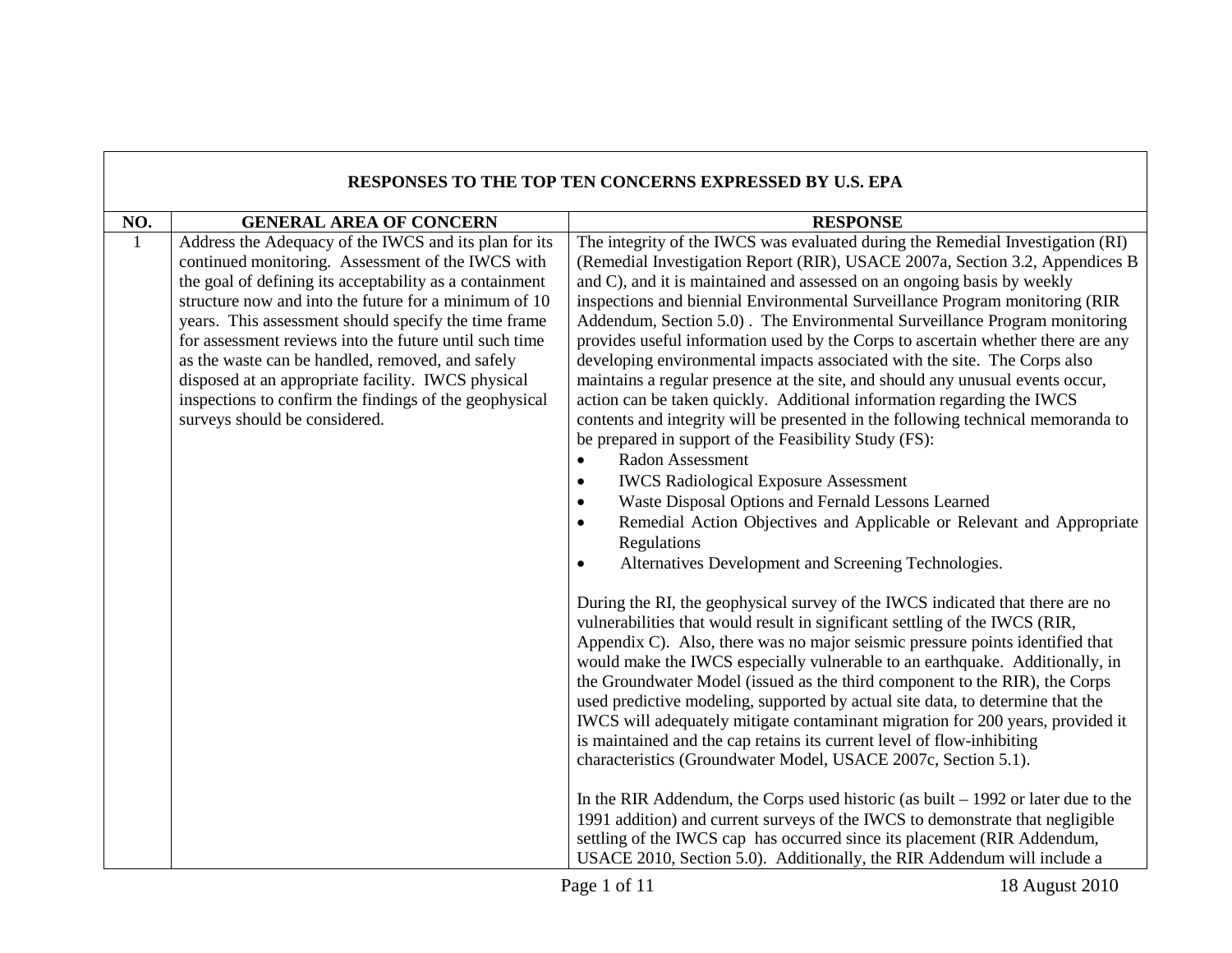|     | <b>RESPONSES TO THE TOP TEN CONCERNS EXPRESSED BY U.S. EPA</b> |                                                                                                                                                                                                                                                                                                                                                                                                                                                                                                                                                                                                                                                                                                                      |  |
|-----|----------------------------------------------------------------|----------------------------------------------------------------------------------------------------------------------------------------------------------------------------------------------------------------------------------------------------------------------------------------------------------------------------------------------------------------------------------------------------------------------------------------------------------------------------------------------------------------------------------------------------------------------------------------------------------------------------------------------------------------------------------------------------------------------|--|
| NO. | <b>GENERAL AREA OF CONCERN</b>                                 | <b>RESPONSE</b>                                                                                                                                                                                                                                                                                                                                                                                                                                                                                                                                                                                                                                                                                                      |  |
|     |                                                                | discussion of how contamination was identified in the area of the current IWCS<br>in 1981, which predated the IWCS, as a result of poor handling of the R-10<br>residues and was the likely source of current groundwater contamination adjacent<br>to the IWCS.<br>In addition, the Corps is proposing a phased approach to the FS, where the IWCS<br>will be assessed as the first operable unit to be followed by the Balance of Plant<br>(soils, buildings, underground lines, ditches, etc.) and groundwater. This<br>approach allows for a sequencing of decisions based upon potential risk and<br>logistics for each operable unit, and will bring the IWCS to the forefront of the<br>CERCLA investigation. |  |

 $\Gamma$ 

 $\mathcal{L}_{\mathcal{A}}$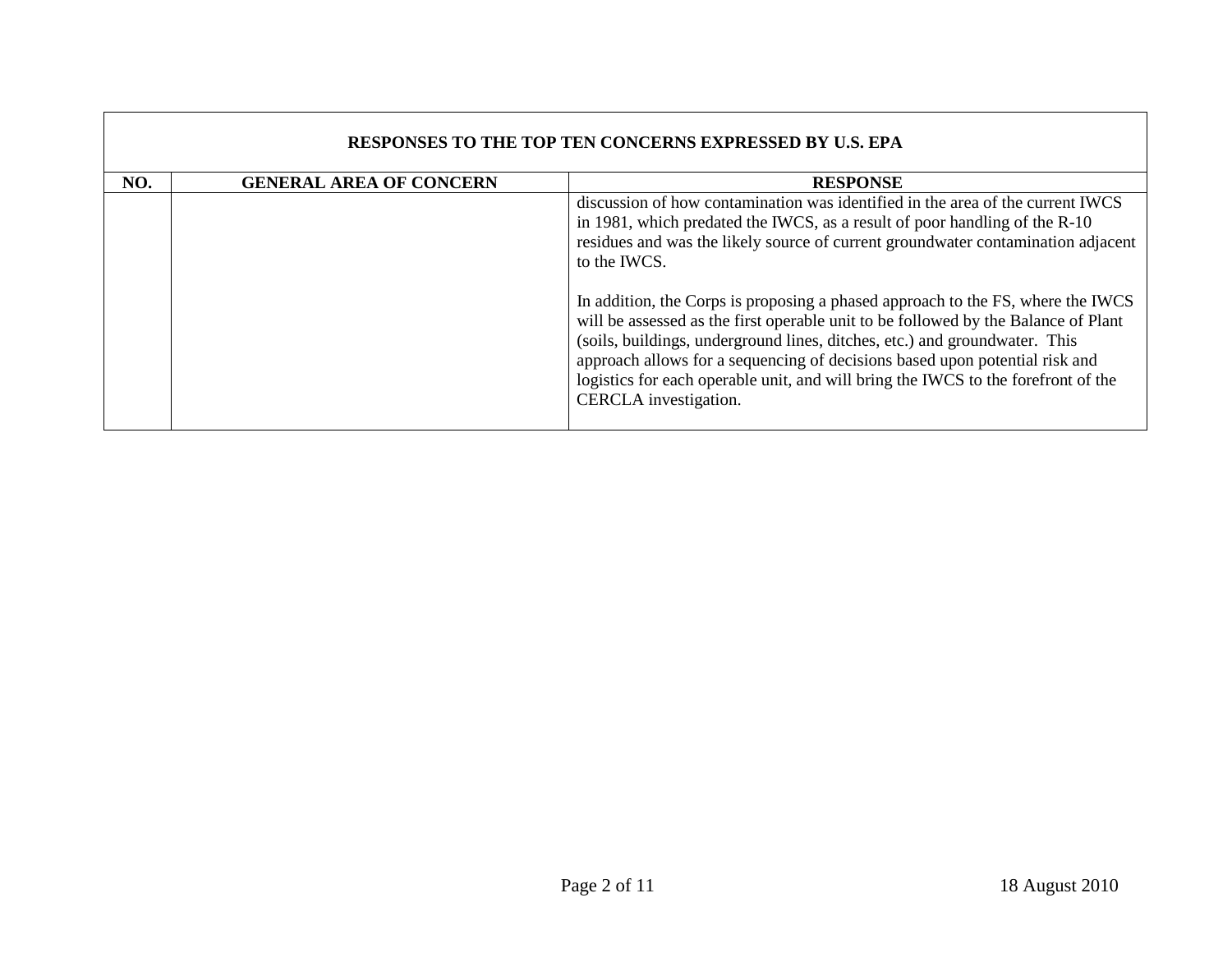| RESPONSES TO THE TOP TEN CONCERNS EXPRESSED BY U.S. EPA |                                                                                                                                                                |                                                                                                                                                                                                                                                                                                                                                                                                                                                                                                                                                                                                                                                                                                                                                                                                                                                                                                                                                                                                                                                                                                                                                                                                                                                                                                                                                                                                                                                                                                                                                       |
|---------------------------------------------------------|----------------------------------------------------------------------------------------------------------------------------------------------------------------|-------------------------------------------------------------------------------------------------------------------------------------------------------------------------------------------------------------------------------------------------------------------------------------------------------------------------------------------------------------------------------------------------------------------------------------------------------------------------------------------------------------------------------------------------------------------------------------------------------------------------------------------------------------------------------------------------------------------------------------------------------------------------------------------------------------------------------------------------------------------------------------------------------------------------------------------------------------------------------------------------------------------------------------------------------------------------------------------------------------------------------------------------------------------------------------------------------------------------------------------------------------------------------------------------------------------------------------------------------------------------------------------------------------------------------------------------------------------------------------------------------------------------------------------------------|
| NO.                                                     | <b>GENERAL AREA OF CONCERN</b>                                                                                                                                 | <b>RESPONSE</b>                                                                                                                                                                                                                                                                                                                                                                                                                                                                                                                                                                                                                                                                                                                                                                                                                                                                                                                                                                                                                                                                                                                                                                                                                                                                                                                                                                                                                                                                                                                                       |
| $\overline{2}$                                          | Conduct investigation of Vicinity Properties previously<br>addressed by the Department of Energy along with off-<br>site sediment, surface water and outfalls. | The Corps has authority to address under FUSRAP; Vicinity Property G, Vicinity<br>Property E and Vicinity Property E', which are being addressed under an effort<br>separate from the RI. The Corps has forwarded this concern and provided<br>available data to the Department of Energy and has had discussions with them<br>regarding the findings of the remedial investigation and how the findings have<br>raised concerns about past remedial efforts conducted by the Department of<br>Energy.                                                                                                                                                                                                                                                                                                                                                                                                                                                                                                                                                                                                                                                                                                                                                                                                                                                                                                                                                                                                                                                |
|                                                         |                                                                                                                                                                | The Department of Energy is responsible for determining the eligibility of a<br>vicinity property for the FUSRAP. Following regulatory closure of a vicinity<br>property by the Corps, the Department of Energy provides necessary long-term<br>care as needed. The Department of Energy has responsibility for 23 completed<br>vicinity properties near the NFSS. During a community workshop in December<br>2009, as a result of stakeholder concern, the Department of Energy discussed<br>their intent to review land use and assess protectiveness at closed NFSS Vicinity<br>Properties Q, R, X, S, T, and W (See<br>http://www.lrb.usace.army.mil/derpfuds/loow/loow-ws-presentation-doe-2009-<br>12.pdf). The Department of Energy explained that these properties were selected<br>for re-evaluation because of questions raised by local citizens and because the<br>properties are either accessible to the public or adjacent to NFSS drainage<br>ditches. The Department of Energy recently completed "NFSS Vicinity<br>Properties, New York: Review of Radiological Conditions at Six Vicinity<br>Properties and Two Drainage Ditches" (DOE 2010), which reviews of all the<br>work that has been done on the closed vicinity properties. This document is<br>available on the internet at:<br>http://www.lm.doe.gov/Niagara/Vicinity/Documents.aspx. Public input or<br>questions concerning all closed NFSS vicinity properties should be directed to<br>Bob Darr, Public Affairs Specialist at (720)377-9672 or bob.darr@LM.doe.gov. |
| 3                                                       | Determine the source and extent of cesium-137<br>contamination on-site and possibly off-site in soil and<br>groundwater.                                       | Although the predominant radionuclides of potential concern at NFSS include the<br>naturally occurring uranium, thorium and actinium decay series, fission products<br>(such as cesium-137) and plutonium associated with past waste storage activities                                                                                                                                                                                                                                                                                                                                                                                                                                                                                                                                                                                                                                                                                                                                                                                                                                                                                                                                                                                                                                                                                                                                                                                                                                                                                               |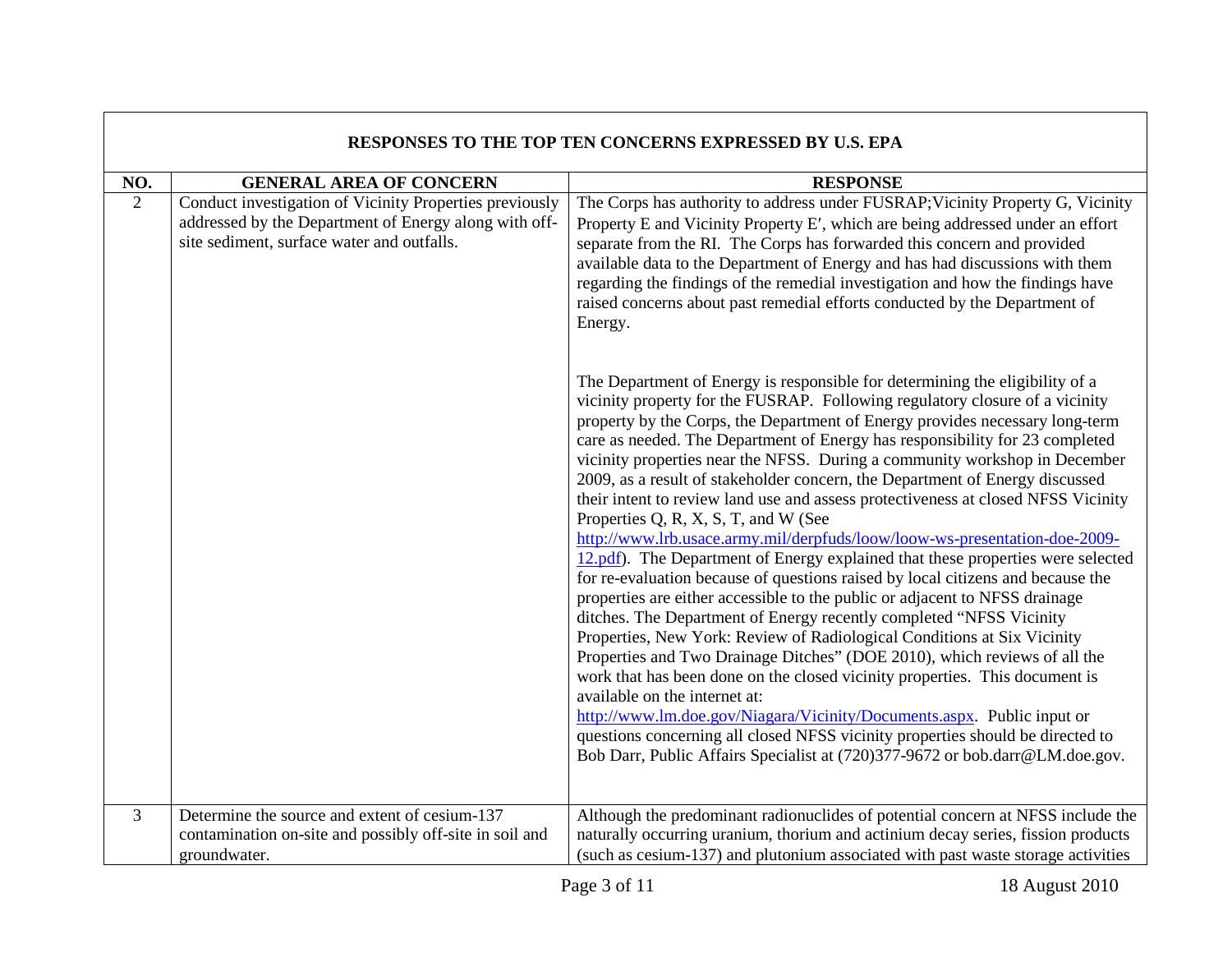| RESPONSES TO THE TOP TEN CONCERNS EXPRESSED BY U.S. EPA |                                |                                                                                                                                                                                                                                                                                                                                                                                                                                                                                                                                                                                                                                                                                                         |
|---------------------------------------------------------|--------------------------------|---------------------------------------------------------------------------------------------------------------------------------------------------------------------------------------------------------------------------------------------------------------------------------------------------------------------------------------------------------------------------------------------------------------------------------------------------------------------------------------------------------------------------------------------------------------------------------------------------------------------------------------------------------------------------------------------------------|
| NO.                                                     | <b>GENERAL AREA OF CONCERN</b> | <b>RESPONSE</b>                                                                                                                                                                                                                                                                                                                                                                                                                                                                                                                                                                                                                                                                                         |
|                                                         |                                | are also present at low concentrations (RIR, Sections 5.9.5 and 7.2.2) (Note that<br>cesium-137 and strontium-90 exist at low levels across NFSS and around the<br>world as a result of fallout from past atmospheric testing of nuclear weapons).                                                                                                                                                                                                                                                                                                                                                                                                                                                      |
|                                                         |                                | The RI focused on cesium-137 and strontium-90 because these fission products<br>were thought to be the most prevalent on the site. The NFSS Baseline Risk<br>Assessment (USACE 2007b) did not identify strontium-90 as a radionuclide of<br>concern; however, cesium-137 was identified as a radionuclide of concern in soil<br>and groundwater. Many fission by-products have relatively short half-lives (such<br>as 30 years for cesium-137) and, because waste storage activities occurred many<br>decades ago, some fission by-products would have since decayed to undetectable<br>levels.                                                                                                        |
|                                                         |                                | Cesium-137 detected in the upper groundwater-bearing zone during the RI<br>is likely due to soil artifacts from turbid groundwater samples taken from<br>wells. The presence of cesium-137 identified during the RI has not been<br>replicated in the noted wells on site, even after four rounds of sampling<br>subsequent to the issuance of the RI.                                                                                                                                                                                                                                                                                                                                                  |
|                                                         |                                | Cesium-137 has been retained as a radionuclide of concern and will be addressed<br>in the FS Phase of the CERCLA process (RIR, Section 5.9.4.3). Any alternatives<br>associated with removal will address cesium-137. Based on the potential sources<br>of cesium-137 contamination, remediation will address:<br>cesium-137 associated with atmospheric fallout;<br>cesium-137 associated with electron tubes or the University of Rochester<br>waste; and<br>cesium-137 associated with Knolls Atomic Power Laboratory waste materials<br>stored at the site in the past.<br>The Corps will continue to pursue the acquisition of any available historical<br>records discussing these waste streams. |
|                                                         |                                | The Corps obtained additional analytical results for plutonium-239 and other<br>potential fission products during the RIR Addendum field effort. These results                                                                                                                                                                                                                                                                                                                                                                                                                                                                                                                                          |

## **RESPONSES TO THE TOP TEN CONCERNS EXPRESSED BY U.S. EPA**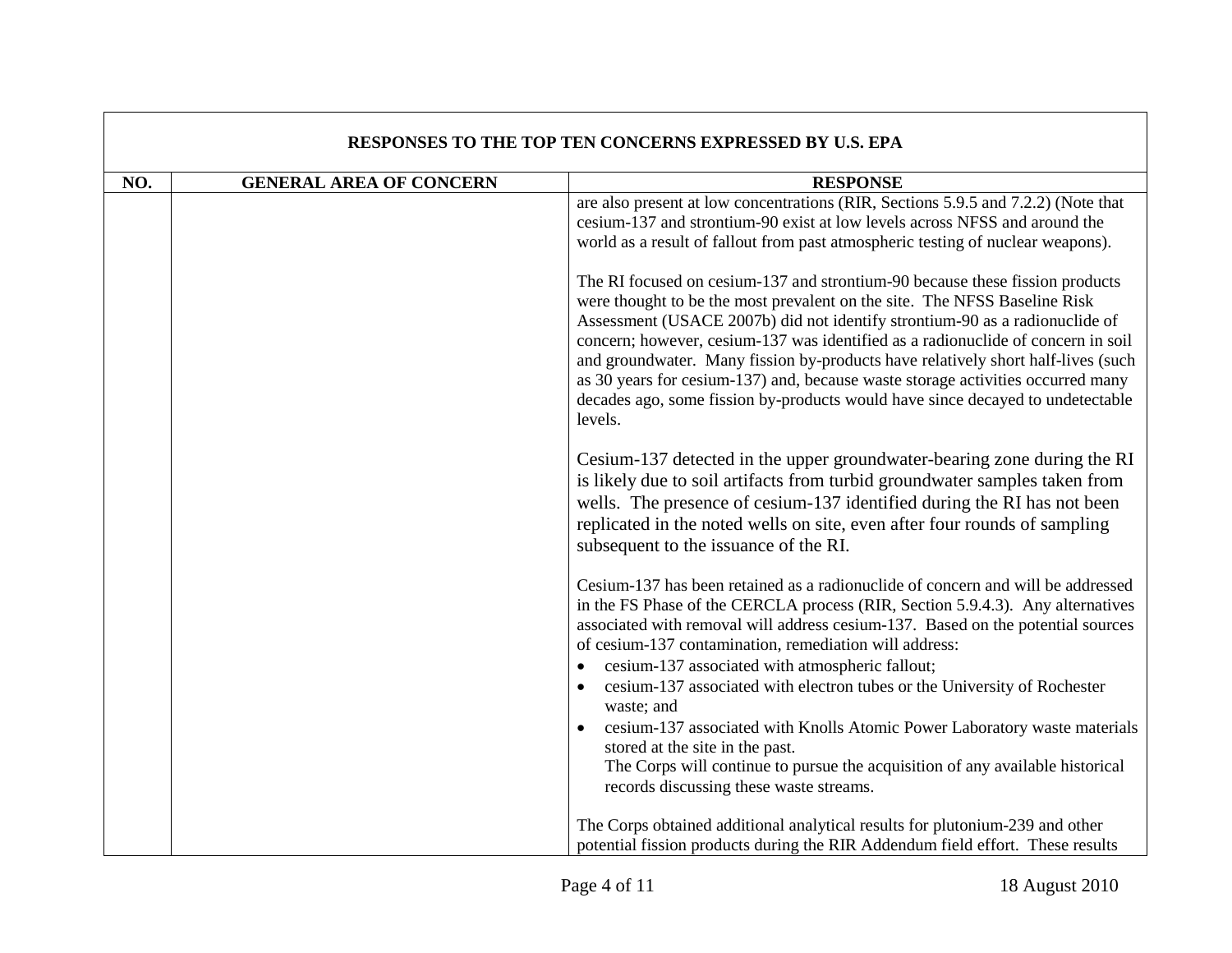| <b>RESPONSES TO THE TOP TEN CONCERNS EXPRESSED BY U.S. EPA</b> |                                                                                                                                                                                                                                                      |                                                                                                                                                                                                                                                                                                                                                                                                                                                                                                                                                                                                                                                                                                                                                                                                                                                |
|----------------------------------------------------------------|------------------------------------------------------------------------------------------------------------------------------------------------------------------------------------------------------------------------------------------------------|------------------------------------------------------------------------------------------------------------------------------------------------------------------------------------------------------------------------------------------------------------------------------------------------------------------------------------------------------------------------------------------------------------------------------------------------------------------------------------------------------------------------------------------------------------------------------------------------------------------------------------------------------------------------------------------------------------------------------------------------------------------------------------------------------------------------------------------------|
| NO.                                                            | <b>GENERAL AREA OF CONCERN</b>                                                                                                                                                                                                                       | <b>RESPONSE</b>                                                                                                                                                                                                                                                                                                                                                                                                                                                                                                                                                                                                                                                                                                                                                                                                                                |
|                                                                |                                                                                                                                                                                                                                                      | will be included in the RIR Addendum (RIR Addendum, Section 11), as well as<br>in the FS evaluations.                                                                                                                                                                                                                                                                                                                                                                                                                                                                                                                                                                                                                                                                                                                                          |
| $\overline{4}$                                                 | Conduct further evaluation of Pu-239 in soil and<br>groundwater.                                                                                                                                                                                     | Additional soil and groundwater sampling for plutonium-239 was conducted as<br>part of the RIR Addendum field effort. In addition to three wells sampled for<br>plutonium-239 as part of the Environmental Surveillance Program in October<br>2008, soil and groundwater samples were collected during the RIR Addendum<br>field effort at 23 locations in select areas of the site to further assess potential off-<br>site migration of contaminants in groundwater. Soil cuttings from previous RI<br>activities that are currently being stored as investigation derived waste (IDW)<br>have also been sampled and analyzed for plutonium-239. Samples were collected<br>from approximately 54 drums of IDW. The results of this sampling will be<br>included in the RIR Addendum to be issued by the Corps (RIR Addendum,<br>Section 11). |
| 5 <sup>5</sup>                                                 | The Risk Assessment should consider the scenario<br>where the IWCS maintenance stops and engineering<br>controls fail. Both dissolved and suspended phases<br>should be considered. The toxicity risk from uranium<br>should be included in the BRA. | The Groundwater Model for the NFSS evaluated a scenario with conditions that<br>include discontinuation of IWCS maintenance and failure of engineering<br>controls. This scenario evaluated an earthquake where the cap is assumed to<br>have failed, and the bottom of the IWCS structure becomes rubble (Groundwater<br>Model, Section 4.5.2.2).<br>In addition to studying the potential impacts to groundwater, as discussed above,<br>the Corps will be assessing the potential impacts to the environment and to the<br>public with respect to radon releases and gamma radiation exposures for various<br>alternatives in the FS Phase of the project. These alternatives will include No<br>Action and No Further Action alternatives that will assess discontinuation of<br>IWCS maintenance as well as engineering control failure.  |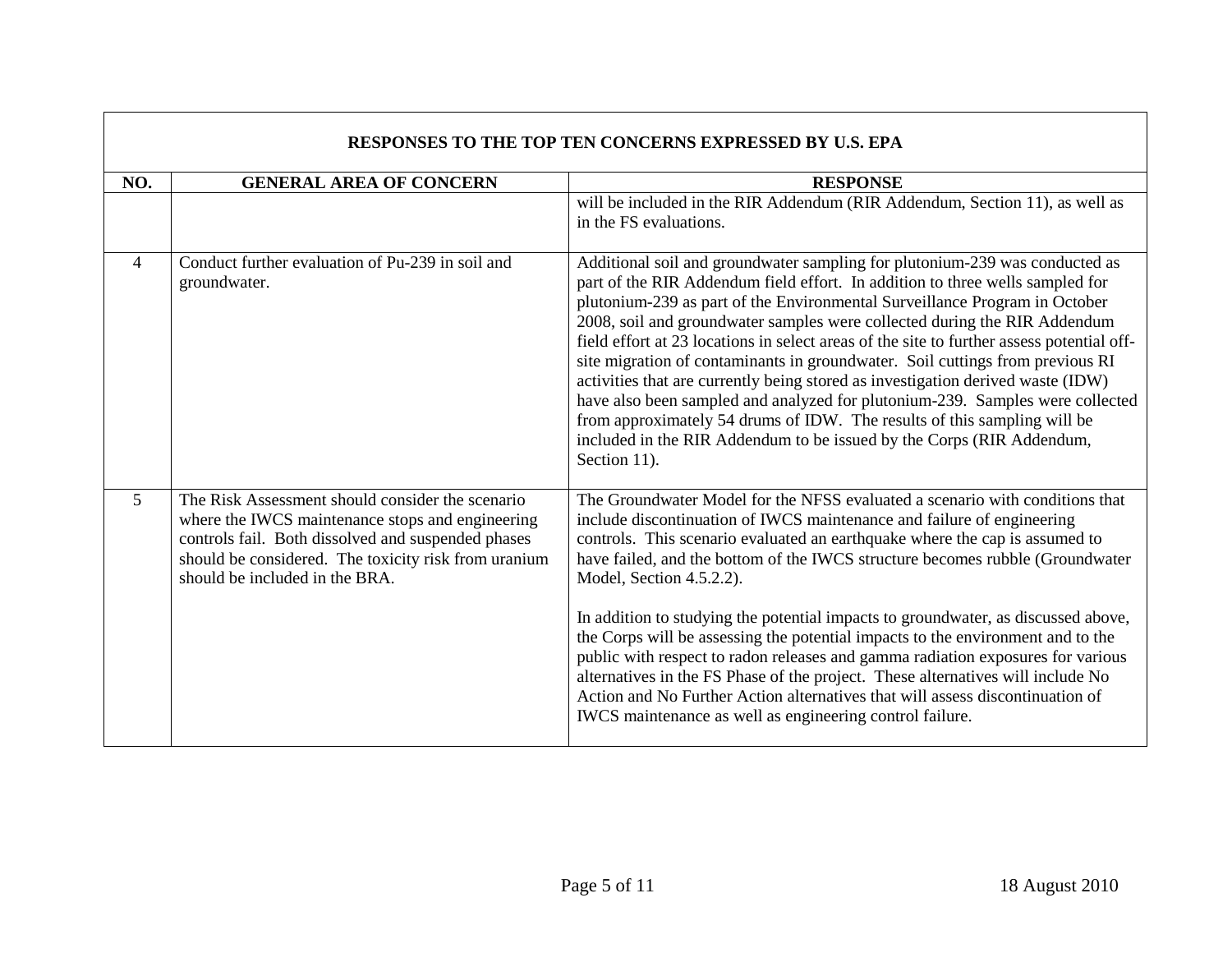| RESPONSES TO THE TOP TEN CONCERNS EXPRESSED BY U.S. EPA |                                                                                                                                                                                |                                                                                                                                                                                                                                                                                                                                                                                                                                                                                                                                                                                                                                                                                                                                                                                                                                                                                                               |
|---------------------------------------------------------|--------------------------------------------------------------------------------------------------------------------------------------------------------------------------------|---------------------------------------------------------------------------------------------------------------------------------------------------------------------------------------------------------------------------------------------------------------------------------------------------------------------------------------------------------------------------------------------------------------------------------------------------------------------------------------------------------------------------------------------------------------------------------------------------------------------------------------------------------------------------------------------------------------------------------------------------------------------------------------------------------------------------------------------------------------------------------------------------------------|
| NO.                                                     | <b>GENERAL AREA OF CONCERN</b>                                                                                                                                                 | <b>RESPONSE</b>                                                                                                                                                                                                                                                                                                                                                                                                                                                                                                                                                                                                                                                                                                                                                                                                                                                                                               |
| 6                                                       | Provide a better characterization (source and<br>delineation) of radiological (uranium and radium)<br>contaminants adjacent to the IWCS in subsurface soil<br>and groundwater. | Additional soil and groundwater sampling was conducted in late 2009 as part of<br>the RIR Addendum field activities. Sampling focused on select areas of the site<br>where there is a potential for off-site migration of contaminants. The area to the<br>south and west of the IWCS was included in this sampling program. Temporary<br>well points (TWPs) were installed during this investigation and 10 of the TWPs<br>were converted to permanent groundwater monitoring wells (RIR Addendum,<br>Section 3.2.3.2). Soil and groundwater samples were analyzed for both chemical<br>and radiological parameters (RIR Addendum, Section 3, Table 3-4). The work<br>plan associated with this effort was provided to both EPA and NYSDEC for<br>review prior to commencement of the field activities.                                                                                                      |
|                                                         |                                                                                                                                                                                | Groundwater surrounding the IWCS will be sampling biannually as part of an<br>ongoing environmental surveillance program to ensure that the IWCS is<br>performing as designed. Groundwater wells that were installed during the RIR<br>Addendum will be considered by the Corps for inclusion into this program.<br>Although groundwater is not a drinking water source, groundwater is routinely<br>monitored at the site to measure IWCS performance and ensure the protection of<br>human health and the environment.                                                                                                                                                                                                                                                                                                                                                                                      |
| $\overline{7}$                                          | Evaluation of the appropriateness of groundwater<br>modeling via actual sampling.                                                                                              | A wide range of groundwater models are available to simulate conditions at the<br>NFSS. The models employed are industry standard models that are publicly<br>available and endorsed by the U.S. EPA. For NFSS, several models were used<br>including SEasonal SOIL (SESOIL), Hydrologic Evaluation of Landfill<br>Performance (HELP) and MODHMS <sup>®</sup> . The methodology employed by these<br>models is explained in the Groundwater Model (Section 3.1). Extensive setup<br>and preparation was required to predict: (1) the vertical flow of groundwater<br>through unsaturated waste within the IWCS; (2) contaminant migration through<br>the unsaturated waste within the IWCS; (3) contaminant migration through<br>unsaturated soils; and (4) groundwater flow and contaminant migration through<br>the saturated zone.<br>Extensive environmental sampling has been conducted at the NFSS, and |
|                                                         |                                                                                                                                                                                | additional sampling to address data gaps and potential off-site migration of<br>contaminants was performed as part of the RIR Addendum field effort. The                                                                                                                                                                                                                                                                                                                                                                                                                                                                                                                                                                                                                                                                                                                                                      |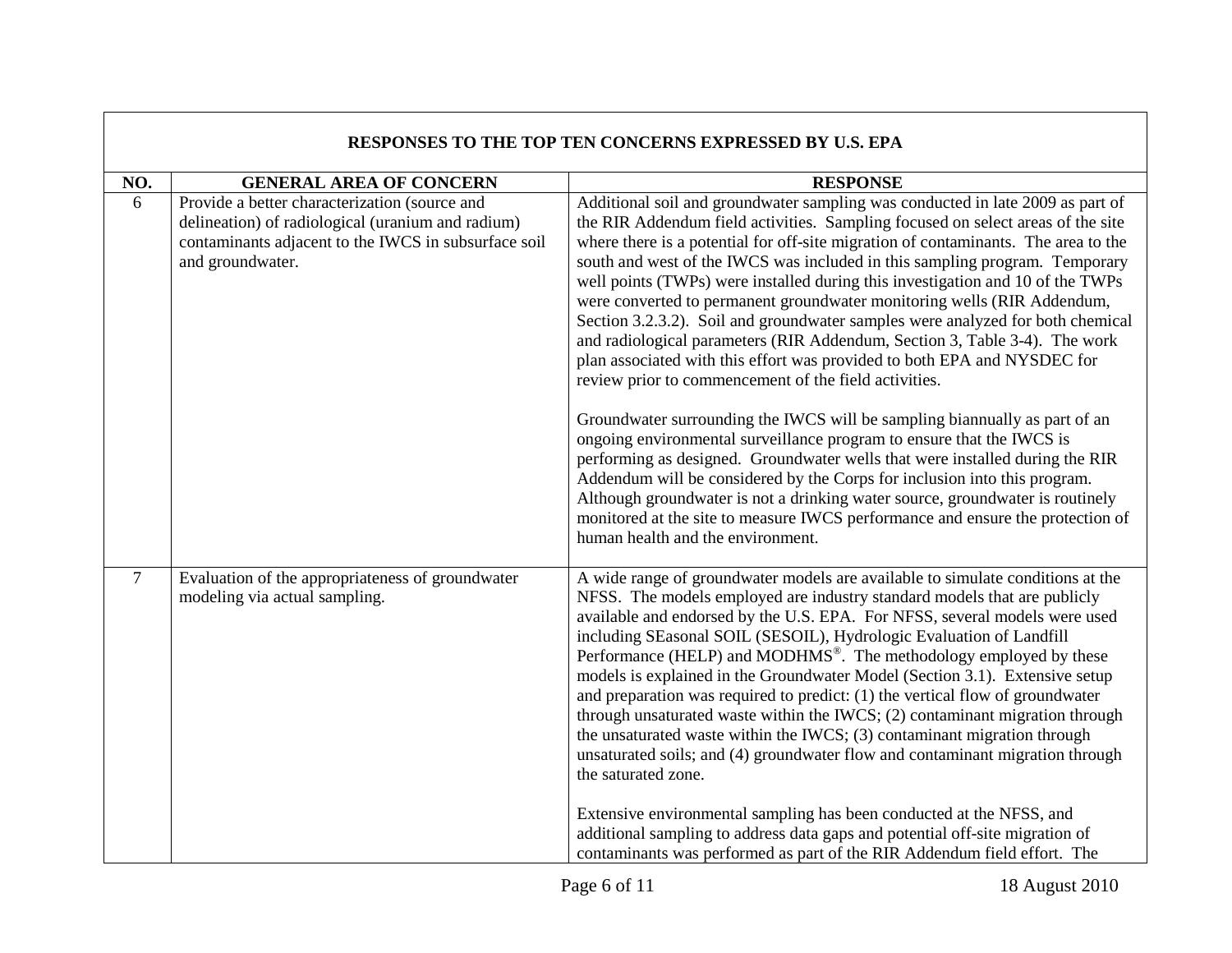| <b>RESPONSES TO THE TOP TEN CONCERNS EXPRESSED BY U.S. EPA</b> |                                |                                                                                                                                                                                                                                                                                                                                                                                                                                                                                                                                                                                                                                                     |
|----------------------------------------------------------------|--------------------------------|-----------------------------------------------------------------------------------------------------------------------------------------------------------------------------------------------------------------------------------------------------------------------------------------------------------------------------------------------------------------------------------------------------------------------------------------------------------------------------------------------------------------------------------------------------------------------------------------------------------------------------------------------------|
| NO.                                                            | <b>GENERAL AREA OF CONCERN</b> | <b>RESPONSE</b>                                                                                                                                                                                                                                                                                                                                                                                                                                                                                                                                                                                                                                     |
|                                                                |                                | Corps has no plans to refine the groundwater model. The model is not intended<br>for high-resolution simulation of small scale features. The model is designed to<br>provide predictions on the order of years, decades and millennia. Predictions are<br>based on assigned values of bulk hydraulic conductivity for the various<br>hydrostratigraphic units and physical systems. Localized variations in<br>permeability due to isolated sand lenses or abandoned and sealed pipelines<br>embedded in a low-permeability matrix will not have a material effect on large-<br>scale contaminant transport from a proximal array of point sources. |

 $\Box$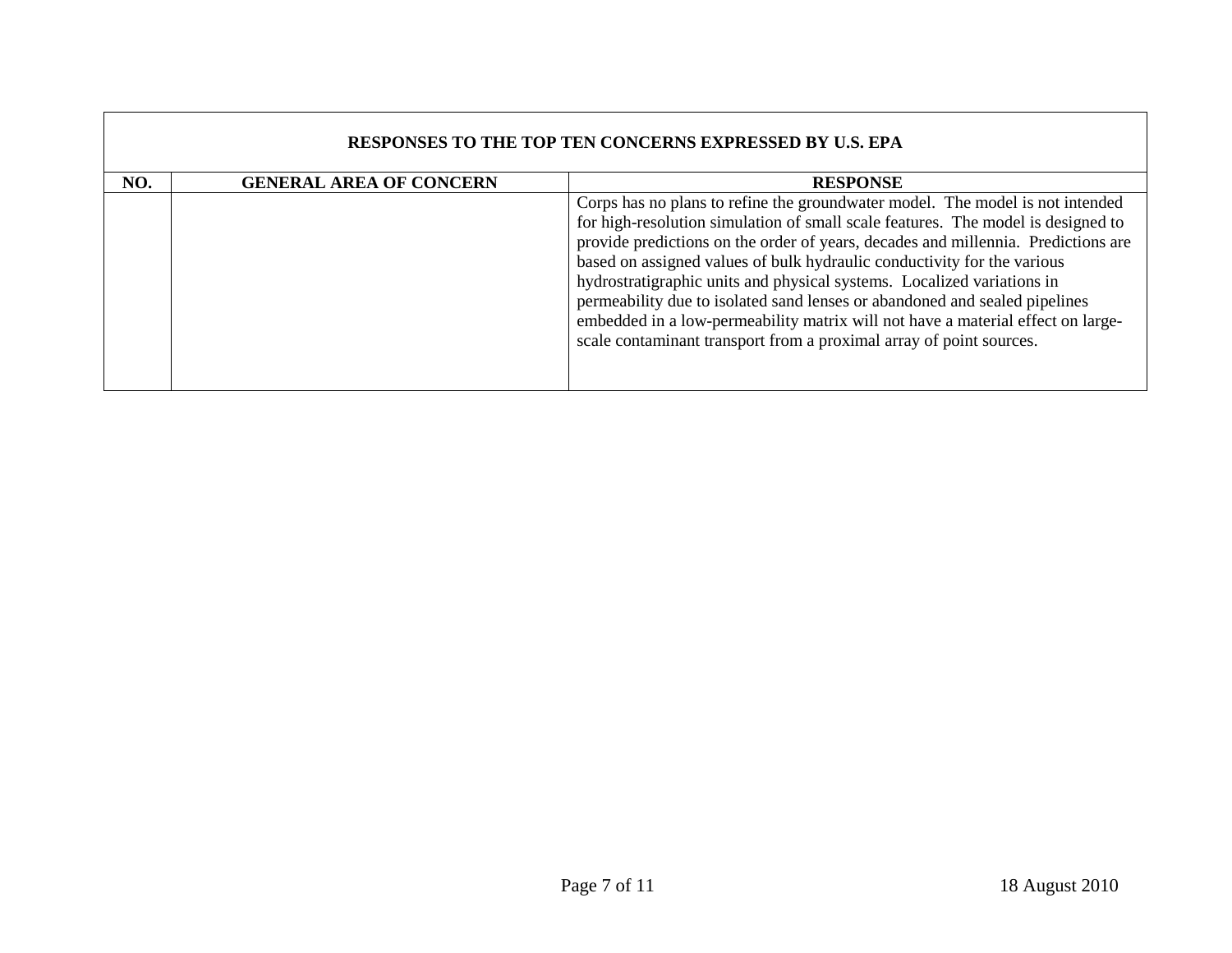| RESPONSES TO THE TOP TEN CONCERNS EXPRESSED BY U.S. EPA |                                                                                                                                                                                                                                                                                                                                                    |                                                                                                                                                                                                                                                                                                                                                                                                                                                                                                                                                                                                                                                                                                                                                                                                                                                     |
|---------------------------------------------------------|----------------------------------------------------------------------------------------------------------------------------------------------------------------------------------------------------------------------------------------------------------------------------------------------------------------------------------------------------|-----------------------------------------------------------------------------------------------------------------------------------------------------------------------------------------------------------------------------------------------------------------------------------------------------------------------------------------------------------------------------------------------------------------------------------------------------------------------------------------------------------------------------------------------------------------------------------------------------------------------------------------------------------------------------------------------------------------------------------------------------------------------------------------------------------------------------------------------------|
| NO.                                                     | <b>GENERAL AREA OF CONCERN</b>                                                                                                                                                                                                                                                                                                                     | <b>RESPONSE</b>                                                                                                                                                                                                                                                                                                                                                                                                                                                                                                                                                                                                                                                                                                                                                                                                                                     |
| 8                                                       | The groundwater radiological conditions and modeling<br>should consider the total and dissolved phase of the<br>radionuclides. Figures showing groundwater plumes<br>of the total phase need to be included in the RIR.<br>Samples should be equally analyzed and evaluated for<br>both the Dissolved and Suspended phase and reported<br>as such. | Both total and dissolved radionuclide concentrations in the upper and lower<br>water-bearing zones were presented in the RIR (Section 5). The groundwater<br>plume figures in Section 5 were developed using soluble results to illustrate the<br>worst case of groundwater movement and potential contaminant impacts. The<br>plume figures were used to evaluate the potential for off-site migration of<br>contaminants in groundwater. Additional groundwater data was collected during<br>the RIR Addendum field effort to further define the extent of radionuclide<br>contamination in groundwater in select areas of the site. This sampling was<br>conducted in late 2009. Both total and dissolved results will be presented in the<br>RIR Addendum for radiological constituents and metals in groundwater (RIR<br>Addendum, Section 3). |
|                                                         |                                                                                                                                                                                                                                                                                                                                                    | The RIR Addendum will also discuss the dissolved nature of uranium on-site, or<br>the fact that uranium in filtered and unfiltered groundwater are comparable<br>demonstrating that the figure in the RI showing the filtered Total Uranium would<br>be comparable in nature and extent to an unfiltered Total Uranium figure. The<br>filtered (or dissolved) Total Uranium figure was included in the RI since the<br>dissolved fraction would present what was available for contaminant transport<br>(which is hindered by the natural clay). However, the unfiltered Total Uranium<br>results were used for risk screening purposes (even though groundwater at NFSS<br>is not used for drinking water) in the Baseline Risk Assessment.                                                                                                        |
|                                                         |                                                                                                                                                                                                                                                                                                                                                    | For other radionuclides (such as radium) in groundwater, dissolved results were<br>used as the best illustration of radium present in groundwater since radium<br>prefers to adhere to soil particles than dissolve. Turbidity will result in increased<br>radium results in groundwater for unfiltered samples, thereby over representing<br>actual radium concentrations available for contaminant transport. Again, the<br>unfiltered results were used for risk screening purposes (even though<br>groundwater at NFSS is not used for drinking water) in the Baseline Risk<br>Assessment.                                                                                                                                                                                                                                                      |
|                                                         |                                                                                                                                                                                                                                                                                                                                                    | Lastly, groundwater contaminant plumes were identified only if two close<br>proximity groundwater locations exhibited elevated concentrations. If one<br>location exhibited an elevated groundwater result, a groundwater contaminant<br>plume was not identified for that single location.<br>18 August 2010<br>Page 8 of $11$                                                                                                                                                                                                                                                                                                                                                                                                                                                                                                                     |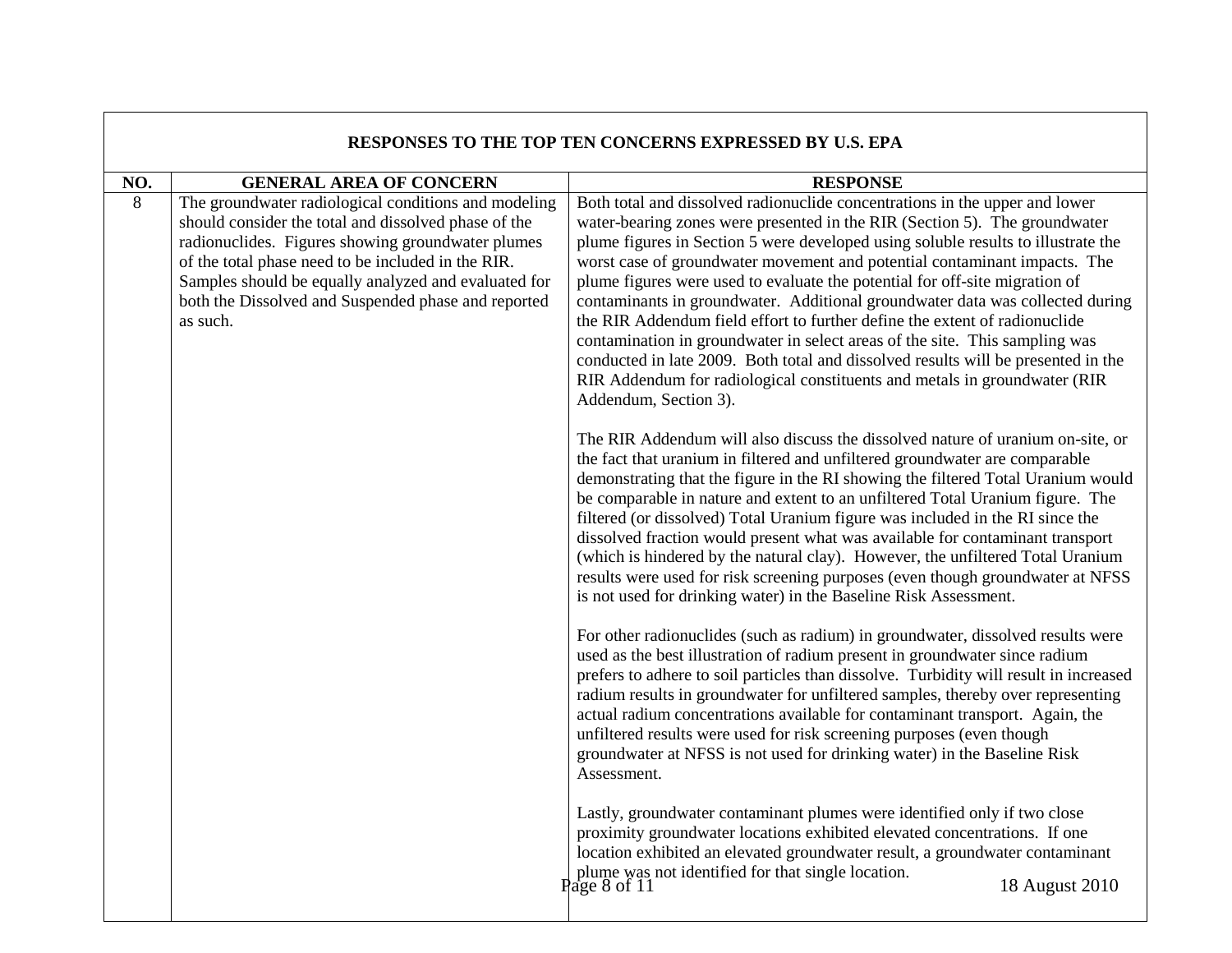| RESPONSES TO THE TOP TEN CONCERNS EXPRESSED BY U.S. EPA |                                                                                                            |                                                                                                                                                                                                                                                                                                                                                                                                                                                                                                                                                                                                                                                                                                                                                                                                                                          |
|---------------------------------------------------------|------------------------------------------------------------------------------------------------------------|------------------------------------------------------------------------------------------------------------------------------------------------------------------------------------------------------------------------------------------------------------------------------------------------------------------------------------------------------------------------------------------------------------------------------------------------------------------------------------------------------------------------------------------------------------------------------------------------------------------------------------------------------------------------------------------------------------------------------------------------------------------------------------------------------------------------------------------|
| NO.                                                     | <b>GENERAL AREA OF CONCERN</b>                                                                             | <b>RESPONSE</b>                                                                                                                                                                                                                                                                                                                                                                                                                                                                                                                                                                                                                                                                                                                                                                                                                          |
| $\overline{9}$                                          | Installing groundwater monitoring wells downgradient<br>of the site.                                       | Additional soil and groundwater sampling was conducted in late 2009 as part of<br>the RIR Addendum activities (RIR Addendum, Section 3). Sampling focused on<br>select areas of the site where plume delineation is needed or where there is a<br>potential for off-site migration of contaminants. Temporary well points (TWPs)<br>were installed during this investigation and 10 of the TWPs will be converted to<br>permanent groundwater monitoring wells (RIR Addendum, Section 3.2.3.2).<br>Some of these TWPs and permanent groundwater monitoring wells were installed<br>along the north and west downgradient boundaries of the NFSS (RIR Addendum,<br>Tables 3-1 through 3-3). The work plan associated with this effort was provided<br>to both EPA and NYSDEC for review prior to commencement of the field<br>activities. |
|                                                         |                                                                                                            | Uranium in shallow groundwater downgradient of the site, according to NFSS<br>RIR Addendum, is slightly above drinking water standards, but is limited in<br>extent off-site where groundwater is not used as a drinking water source.                                                                                                                                                                                                                                                                                                                                                                                                                                                                                                                                                                                                   |
|                                                         |                                                                                                            | Groundwater is monitored biannually at the site as part of an ongoing<br>environmental surveillance program to ensure that the IWCS is performing as<br>designed and monitor the potential for off-site migration. Groundwater wells that<br>were installed during the RIR Addendum, including those installed downgradient<br>of the site will be considered by the Corps for inclusion into this program to<br>measure IWCS performance and ensure the protection of human health and the<br>environment.                                                                                                                                                                                                                                                                                                                              |
| 10                                                      | Deletion of radionuclides based on the frequency of<br>detection $(< 5\%)$ should be removed from the RIR. | The screening process described in the RIR was not used to determine Site<br>Related Compounds (SRCs) that exceeded background levels. However, the<br>screening process mentioned in this comment and used for the Baseline Risk<br>Assessment was developed using the guidance contained in the Risk Assessment<br>Guidance for Superfund (RAGS) developed by EPA (EPA/540/1-89/002, dated<br>December 1989). As discussed in Section 4.4.2 of the RIR and illustrated in<br>Figure 4-1, frequency of detection is only one component associated with<br>determining whether a detected constituent should be considered a Site Related<br>Constituent (SRC). When possible, a weight-of evidence test was also used.                                                                                                                  |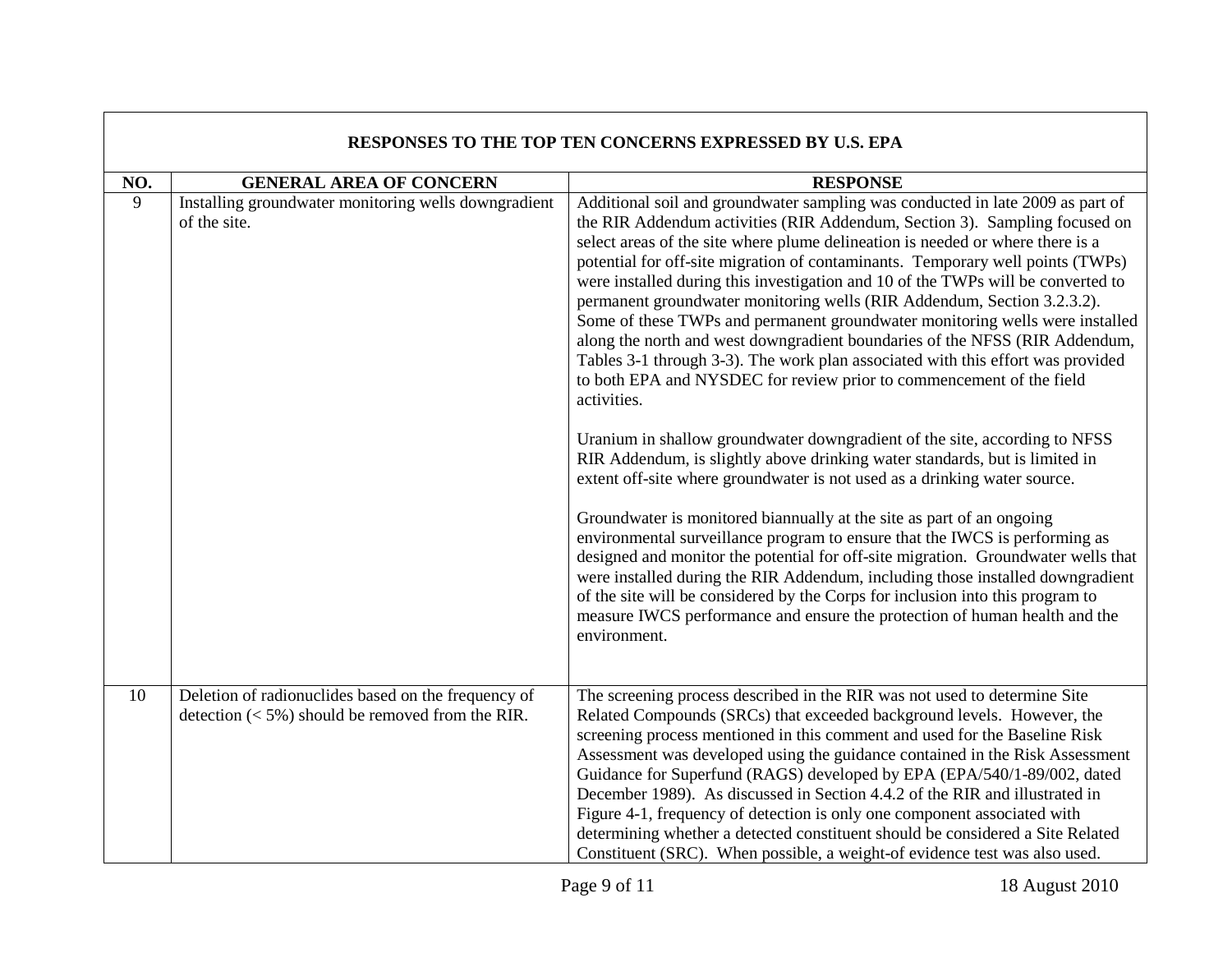| RESPONSES TO THE TOP TEN CONCERNS EXPRESSED BY U.S. EPA |                                |                                                                                                                                                                                                                                                                                                                                                                                                                                                                                                                                                                                                                                                                                                                                                                                                                          |
|---------------------------------------------------------|--------------------------------|--------------------------------------------------------------------------------------------------------------------------------------------------------------------------------------------------------------------------------------------------------------------------------------------------------------------------------------------------------------------------------------------------------------------------------------------------------------------------------------------------------------------------------------------------------------------------------------------------------------------------------------------------------------------------------------------------------------------------------------------------------------------------------------------------------------------------|
| NO.                                                     | <b>GENERAL AREA OF CONCERN</b> | <b>RESPONSE</b>                                                                                                                                                                                                                                                                                                                                                                                                                                                                                                                                                                                                                                                                                                                                                                                                          |
|                                                         |                                | Also, as stated in Section 3.1.1 of the Baseline Risk Assessment; "Results for<br>parent radionuclides are sometimes reported in addition to results for short-lived<br>decay products. To eliminate this duplication and/or mislabeling, the parent<br>radionuclide result is always used and equilibrium conditions are assumed." This<br>takes into account the daughter radionuclides that may or may not have been<br>detected, thus providing a more accurate assessment than simply relying on<br>actual analytical results for radionuclides known to be associated with a parent<br>radionuclide. For the radionuclides alone, the Corps does not see any benefit or<br>rationale for revising the screening methodology used in the RIR and Baseline<br>Risk Assessment, which was based on the RAGS guidance. |
|                                                         |                                | Please not that only two detected radionuclides were not identified as<br>radionuclides of concern (ROCs): americium-241 and cobalt-60 (RIR, Sections<br>5.9.4.1 and 5.9.4.2. Americium-241 was detected in 9 out of 768 samples with<br>minimum and maximum detected values of 0.0301 pCi/g and 0.636 pCi/g,<br>respectively. Cobalt-60 was detected in 1 out of 768 samples with an estimated<br>value of 0.0058 pCi/g. Also, any cobalt-60 that would have been brought to the<br>site over fifty (50) years ago would have decayed significantly since it only has a<br>half-life of 5.27 years. This is supported by the sampling results for cobalt-60.                                                                                                                                                            |

## **References**

- RIR: USACE 2007a. Remedial Investigation Report for the Niagara Falls Storage Site. Prepared for the Corps by Science Applications International Corporation. December 2007.
- BRA: USACE 2007b. Baseline Risk Assessment for the Niagara Falls Storage Site. Prepared for the Corps by Science Applications International Corporation. December 2007.
- Groundwater Model: USACE 2007c. Draft Final Groundwater Flow and Contaminant Transport Modeling Report. Niagara Falls Storage Site. Lewiston, New York. Prepared for the Corps by HydroGeoLogic Inc. (HGL) September 2007.